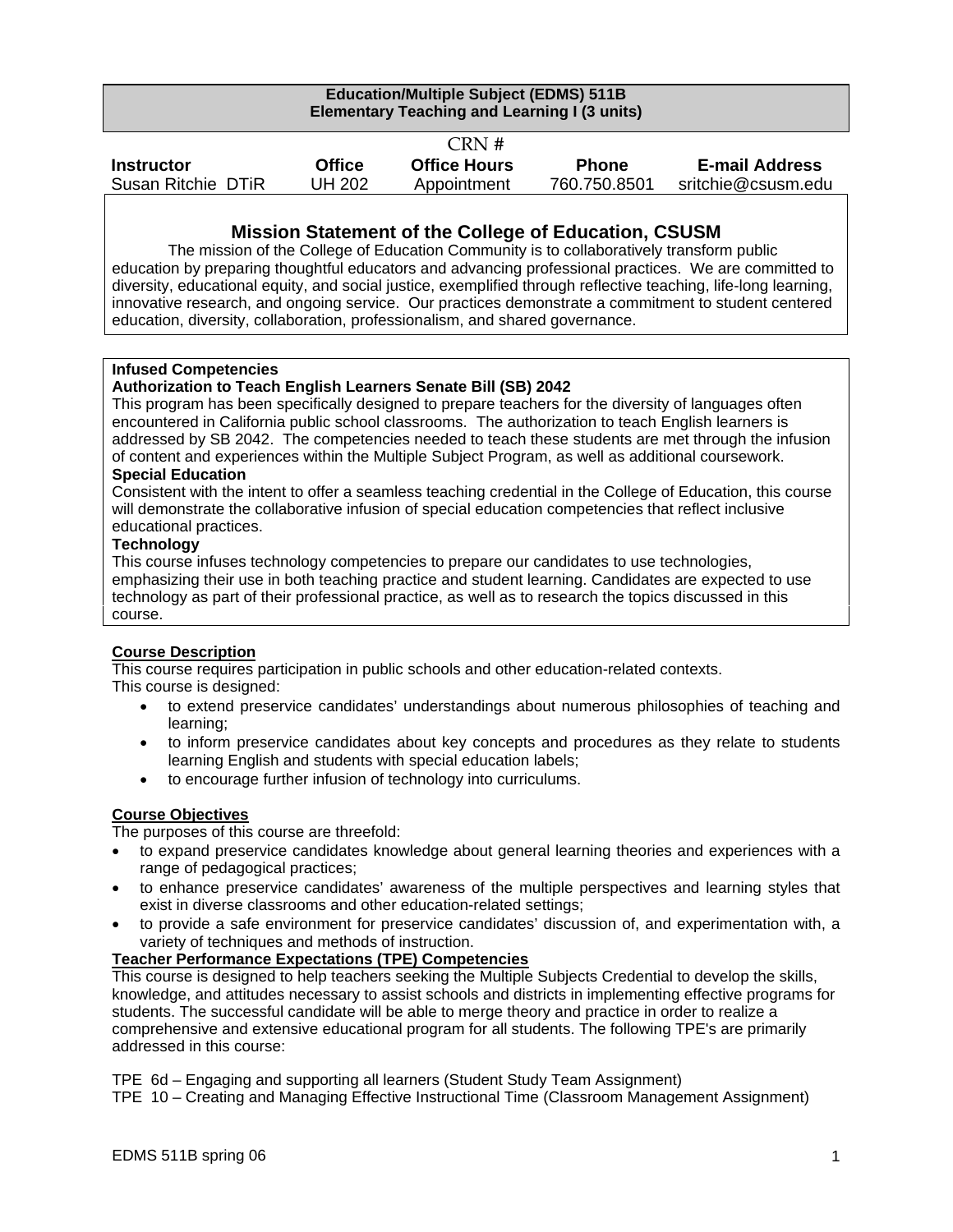#### **Required Text**

- Choate, J. S. (2004) *Successful inclusive teaching (4rd ed.)* Needham, MA: Allyn & Bacon.
- Villa, R. and Thousand, J. (2005). *Creating an Inclusive School (2nd ed.)*. Alexandria, VA: Association for Supervision and Curriculum Development.
- Marion, Valadez, and Woo (2003). *Elementary Teaching and Learning.* Needham Heights, MA: Allyn and Bacon.
- Task Stream Electronic Portfolio, Must register and pay fee online prior to first class @ www.TaskStream.com (register for 1 year minimum).
- Optional text: McCarney, Stephen B. (1993). *Pre-Referral Intervention Manual (2nd ed.)* Columbia, MO: Hawthorne Educational Services Inc.

#### **Accommodation for Disabilities**

Please discuss your needs with the instructor within the first week of the semester & contact Disabled Student Services, 5025A Craven Hall, (760) 750-4905 or (760) 750-4909 (TDD).

#### **Plagiarism**

All work submitted for this course should reflect students' efforts. When relying on supporting documents authored by others, cite them clearly and completely using American Psychological Association (APA) manual, 5<sup>th</sup> edition. Failure to do so may result in failure of the course.

#### **College of Education Attendance Policy**

Due to the interactive nature of courses in the COE, and the value placed on the contributions of every student, students are expected to prepare for, attend, and participate in all classes. For extenuating circumstances contact the instructors **before** class is missed, and make arrangements to make up what was missed. At minimum, a student must attend more than 80% of class time, or s/he may not receive a passing grade for the course. If a student misses two class sessions or is late (or leaves early) for more than three sessions, the highest possible grade earned will be a "C". **Notification of absences does not allow students to assume they are automatically excused from class** 

#### **or making up missed class.**

#### **Grading Policy**

All students will come prepared to class; readings and homework assignments are listed on the dates on which they are due.All required work is expected to be on time. One grade level will be deducted for each class meeting for which it is late (e.g., an "A" assignment that is submitted one class session late will be marked down to a "B"). Unless prior instructor approval is secured, assignments will not be accepted three class sessions after which they are due. Exceptions will be handled on a case-by-case basis, as determined by the instructor.

It is expected that students will proofread and edit their assignments prior to submission. Students will ensure that the text is error-free (grammar, spelling), and ideas are logically and concisely presented. The assignment's grade will be negatively affected as a result of this oversight. All citations, where appropriate, will use American Psychological Association (APA) format. Consult American Psychological Association (APA) Manual,  $5<sup>th</sup>$  edition for citation guidance.

Grading will also include a component of "professional demeanor." Students will conduct themselves in ways that are generally expected of those who are entering the education profession. This includes but is not limited to: On-time arrival to all class sessions; Advance preparation of readings and timely submission of assignments; Respectful participation in all settings (e.g., whole group, small group, in/outside of class); Carefully considered, culturally aware approaches to solution-finding. **Course Assignments**

| <b>COULDE ASSIGNMENTS</b>   |               |               |               |                    |  |
|-----------------------------|---------------|---------------|---------------|--------------------|--|
| Peer Teaching demonstration |               | 10 points     |               |                    |  |
| <b>Minority Report</b>      |               |               | 10 points     |                    |  |
| Lesson Plan                 |               |               | 20 points     |                    |  |
| <b>Student Study Team</b>   |               |               | 20 points     |                    |  |
| <b>Classroom Management</b> |               |               | 20 points     |                    |  |
| Electronic Portfolio        |               | 10 points     |               |                    |  |
| Attendance/Participation    |               | 10 points     |               |                    |  |
| <b>Total</b>                |               |               | 100 points    |                    |  |
| <b>Grading Scale</b>        |               |               |               |                    |  |
| $A = 93 - 100$              | $B+=86-89$    | $C+= 77-79$   |               |                    |  |
| A-=90-92                    | B=83-86       | $C = 73-76$   | $D = 60 - 69$ | $F = 59$ or lower. |  |
|                             | $B = 80 - 82$ | $C - 70 - 72$ |               |                    |  |

Please note assignments are due whether or not you are present in class that day. While this syllabus is carefully planned, it may be modified at any time in response to the needs and interests of the class.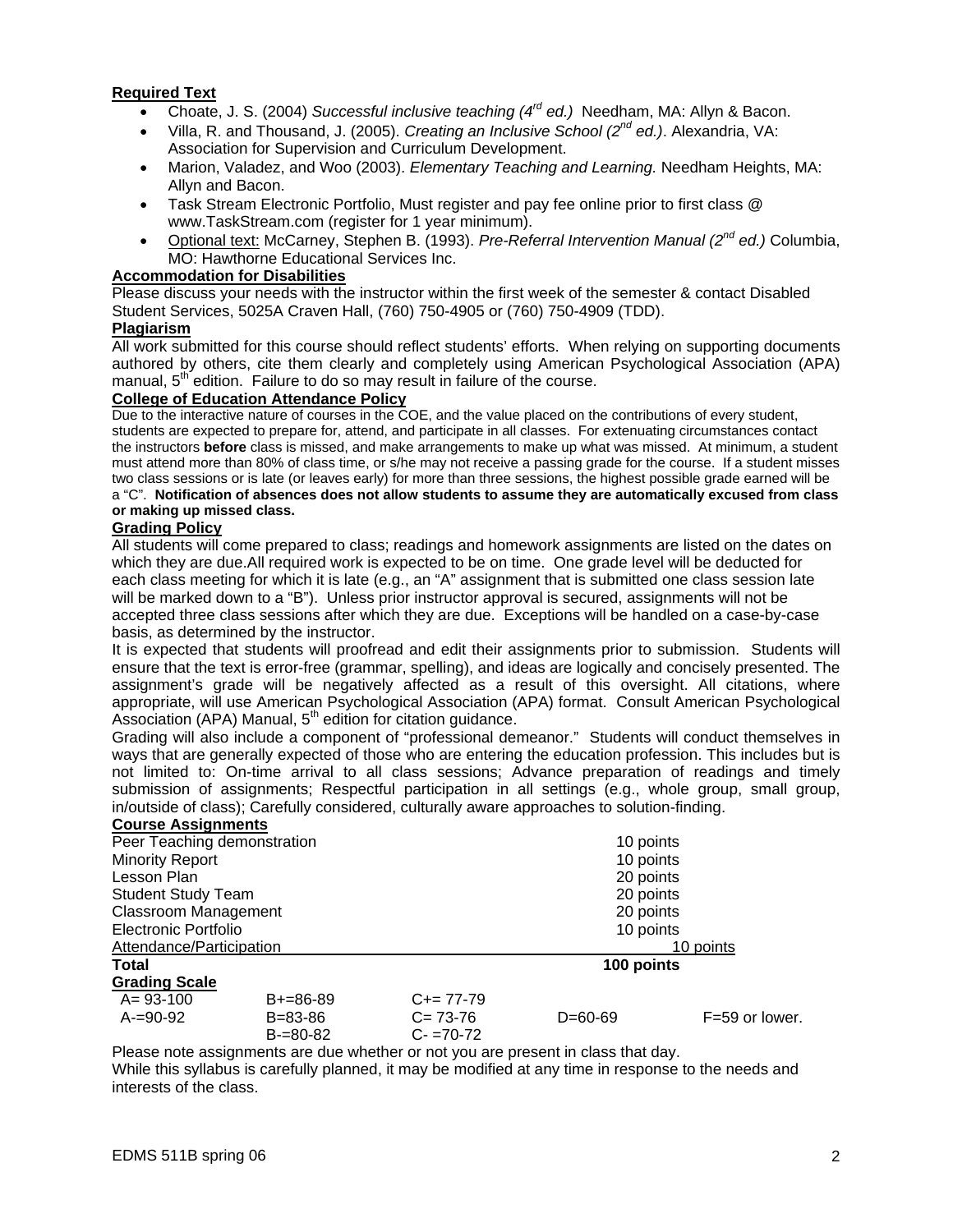| <b>Date</b>           | <b>Topic</b>                                                                                                                                          | <b>Reading / Assignment Due</b>                                                                                             |
|-----------------------|-------------------------------------------------------------------------------------------------------------------------------------------------------|-----------------------------------------------------------------------------------------------------------------------------|
| Session 1<br>1/23/06  | <b>Introduction/Course Overview</b><br><b>Community Building</b><br>Video- Freedom Writers<br>Intro to Minority Report                                | No Readings                                                                                                                 |
| Session 2<br>1/30/06  | <b>Mandates for Educators</b><br><b>CSTP/TPE</b><br>Intro to Lesson Planning/LP Activity<br>Intro to TaskStream (computer lab)<br><b>TPE Activity</b> | Choate: Chapter 1 (PRESENTATION)<br>Choate: Chapter 2 (PRESENTATION                                                         |
| Session 3<br>2/6/06   | Lesson Planning<br>Universal Design                                                                                                                   | Villa/Thousand: Chapter 6<br>(PRESENTATION)                                                                                 |
| Session 4<br>2/13/06  | Differentiated Lesson Plan                                                                                                                            | Choate: Chapter 3 (PRESENTATION)                                                                                            |
| Session 5<br>2/20/06  | Differentiated Lesson Plan                                                                                                                            | Custom Reader (Theme 3): Universal<br>Design                                                                                |
| Session 6<br>2/27/06  | Differentiated Design-ELD/SDAIE                                                                                                                       | Villa/Thousand: Chapter 7<br>Handout(WebCT): Six Components of<br><b>SDAIE</b><br><b>Minority Report Due</b>                |
| Session 7<br>3/6/06   | First Day of School Discussion/Planning<br>Video - The First Year                                                                                     | Custom Reader (Theme 3): Assessing<br><b>Student Learning (PRESENTATION)</b>                                                |
| Session 8<br>3/13/06  | Classroom Management - Community<br>and Routines                                                                                                      | Custom Reader (Theme 2): Creating<br><b>Learning Environments</b><br>(PRESENTATION)                                         |
| Session 9<br>3/20/06  | Classroom Management- Behavior<br>Management                                                                                                          | Choate: Chapter 14(PRESENTATION)<br><b>Differentiated Lesson Plan Due</b>                                                   |
| Session 10<br>4/3/06  | Classroom Management/ Intro to SST -                                                                                                                  | Choate: Chapter 15(PRESENTATION)                                                                                            |
| Session 11<br>4/10/06 | <b>SST Continued</b>                                                                                                                                  | Custom Reader (Theme 1): Student<br><b>Centered and Constructivist</b><br>(PRESENTATION)<br><b>Classroom Management Due</b> |
| Session 12<br>4/17/06 | <b>SST Completion</b>                                                                                                                                 |                                                                                                                             |
| Session 13<br>4/24/06 | <b>Diversity</b>                                                                                                                                      | Custom Reader (Theme 4): Group<br>Differences (PRESENTATION)<br><b>SST Due</b>                                              |
| Session 14<br>5/1/06  | Course Review/Turn in work<br>TaskStream - assist student to uploaded<br>two assignments to their electronic<br>portfolio                             | Choate: Chapter 16 (PRESENTATION)<br><b>Taskstream Submission Due</b>                                                       |
| Session 15<br>5/8/06  | <b>Finals Week</b>                                                                                                                                    |                                                                                                                             |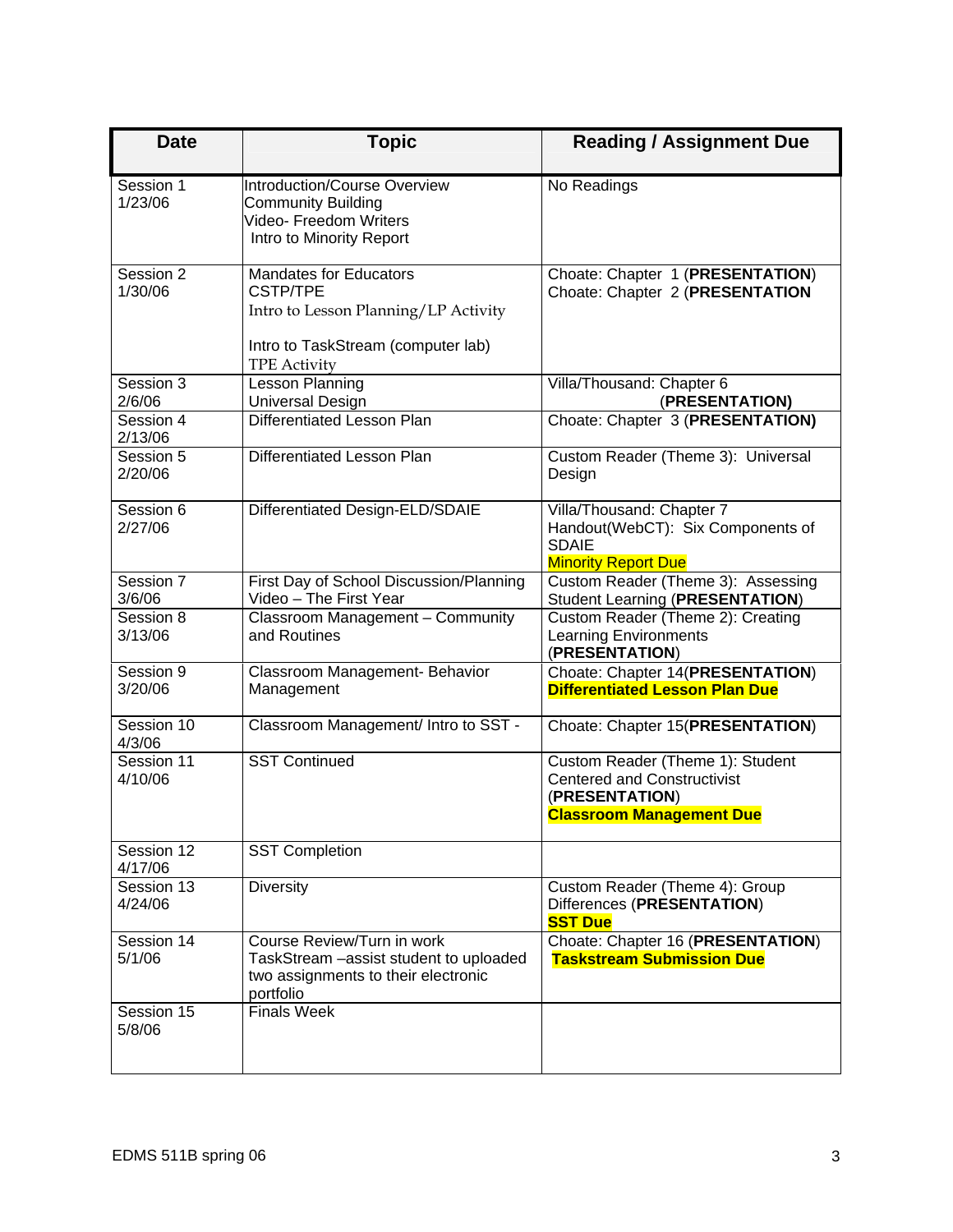# **Differentiated Lesson Plan 20 points**

**Learner Objectives:** Teacher candidates will be able to design a lesson that differentiates content, process and product to maximize learning for students with diverse needs.

**Assessment:** Teacher candidates will write a lesson plan that differentiates content, process, and product for students learning English, students that are accelerated learners, and students with special needs.

**Preparation: Before beginning assignment teacher candidates read the following resources and demonstrate the ability to complete the prerequisite skills.**

| <b>Resources</b>  | Title and necessary information:                                                              |
|-------------------|-----------------------------------------------------------------------------------------------|
| Textbook/chapters | Choate, J. S. (2000) Sucessful inclusive teaching (3 <sup>rd</sup> ed.). Needham, MA: Allyn & |
|                   | Bacon. Chapters16                                                                             |
|                   | Pierangelo, Roger, & Giuliani, George A. (2001). What Every Teacher Should                    |
|                   | Know about Students with Special Needs: Promoting Success in the classroom.                   |
|                   | Champaign, IL: Research press.                                                                |
|                   | Villa, Richard, & Thousand, Jacquelyn. (1995). Creating and inclusive school.                 |
|                   | Alexandria, VA: ASCD. Chapters 6 & 7                                                          |
| Internet Site(s)  | Tomlinson, Carol Ann. (1999). The Differentiated Classroom: Responding to the                 |
|                   | needs of all learners. Alexandria, VA: Association for Supervision and Curriculum             |
|                   | Development. ISBN # 0-87120-342-1 (Available free through CSUSM ebooks                        |
|                   | library.)                                                                                     |
|                   | ELD Standards - http://www.cde.ca.gov/re/pn/fd/documents/englangdev-stnd.pdf                  |
|                   | <b>COE Lesson Format form CSUSM website:</b>                                                  |
|                   | http://lynx.csusm.edu/coe/fieldExperience/MS.Handbook.asp                                     |

#### **Prerequisite skills:**

- Teacher candidates are able to write a lesson plan using the COE lesson format.
- Teacher candidates are able to differentiate curriculum and instruction based on content, process, and product as define by Carol Ann Tomlinson (1999).
- Teacher candidates are able to use information about students' readiness range (skills, reading, thinking & information), learning profiles, interests, talents, and culture to differentiate curriculum and instruction (Tomlinson, 1999).
- Teacher candidates are able to identify strategies to meet the needs o
	- o Students learning English (including differentiation for Beginning, Intermediate, and Advanced levels)
	- o Student that are accelerated learners as referred to by Piergangelo & Giuliani (2001)
	- o Students that need special education support under IDEA &/or ADA as referred to by Choate (2000), Piergangelo & Giuliani (2001), and Villa & Thousand (1995)

#### **Task Guidelines**

- 1. Design a lesson plan using COE lesson format.
- 2. Describe what you know about the learners and their context in detail. When describing students that are learning English and their levels of language acquisition, students that are accelerated learners, and students that need special education supports under IDEA &/or ADA include, readiness range (skills, reading, thinking & information), learning profiles, interests, talents, and culture for all students.
- 3. Design a differentiated lesson plan. Consider the lesson you are revising, what content, process and products does the lesson incorporate? How could you revise the lesson to differentiate the content, process, or product for your students learning English, for your accelerated learners and your students with special needs? Address their individual needs based on their readiness (skills, reading, thinking & information), learning profile, interests, talents, and culture.
- 4. Plan Implementation. Accommodations need to be provided with dignity. All students need to feel comfortable and supported to maximize learning. What will you do to create an environment so the whole community values differentiation?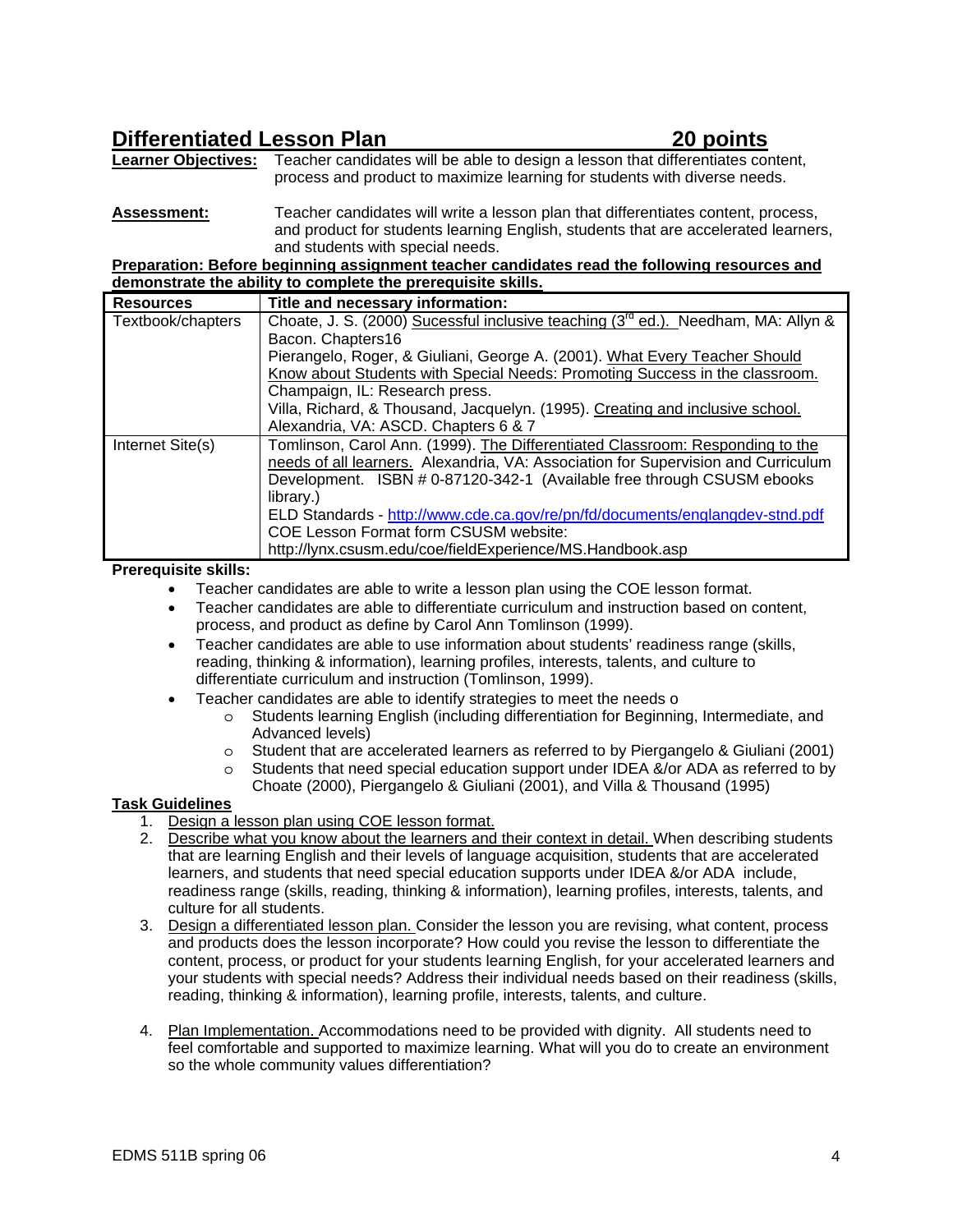# **Differentiated Lesson Plan Graphic Organizer**

| <b>Students with Special Needs</b>                                           |                                                                                                                                                                     |
|------------------------------------------------------------------------------|---------------------------------------------------------------------------------------------------------------------------------------------------------------------|
| Differentiation Strategy: What will teacher do to<br>meet the students needs | Assessment: What will the student do to<br>display learning with specific differentiation.<br>How will you assess students learning? What<br>criteria will you use? |
| <b>Content Differentiation</b>                                               |                                                                                                                                                                     |
| <b>Process Differentiation</b>                                               |                                                                                                                                                                     |
| <b>Product Differentiation</b>                                               |                                                                                                                                                                     |

#### **Students that are Accelerated Learners**

| Differentiation Strategy: What will teacher do to<br>meet the students needs | Assessment: What will the student do to<br>display learning with specific differentiation.<br>How will you assess students learning? What<br>criteria will you use? |
|------------------------------------------------------------------------------|---------------------------------------------------------------------------------------------------------------------------------------------------------------------|
| <b>Content Differentiation</b>                                               |                                                                                                                                                                     |
| <b>Process Differentiation</b>                                               |                                                                                                                                                                     |
| <b>Product Differentiation</b>                                               |                                                                                                                                                                     |

#### **Students Learning English - Beginning Level**

| Differentiation Strategy: What will teacher do to<br>meet the students needs | Assessment: What will the student do to<br>display learning with specific differentiation.<br>How will you assess students learning? What<br>criteria will you use? |
|------------------------------------------------------------------------------|---------------------------------------------------------------------------------------------------------------------------------------------------------------------|
| <b>Content Differentiation</b>                                               |                                                                                                                                                                     |
| <b>Process Differentiation</b>                                               |                                                                                                                                                                     |
| <b>Product Differentiation</b>                                               |                                                                                                                                                                     |

### **Students Learning English – Intermediate Level**

| Differentiation Strategy: What will teacher do to<br>meet the students needs | Assessment: What will the student do to<br>display learning with specific differentiation.<br>How will you assess students learning? What<br>criteria will you use? |
|------------------------------------------------------------------------------|---------------------------------------------------------------------------------------------------------------------------------------------------------------------|
| <b>Content Differentiation</b>                                               |                                                                                                                                                                     |
| <b>Process Differentiation</b>                                               |                                                                                                                                                                     |
| <b>Product Differentiation</b>                                               |                                                                                                                                                                     |

#### **Students Learning English – Advanced Level**

| Differentiation Strategy: What will the teacher<br>do to meet the students' needs? | Assessment: What will the student do to<br>display learning with specific differentiation.<br>How will you assess students learning? What<br>criteria will you use? |
|------------------------------------------------------------------------------------|---------------------------------------------------------------------------------------------------------------------------------------------------------------------|
| <b>Content Differentiation</b>                                                     |                                                                                                                                                                     |
| <b>Process Differentiation</b>                                                     |                                                                                                                                                                     |
| <b>Product Differentiation</b>                                                     |                                                                                                                                                                     |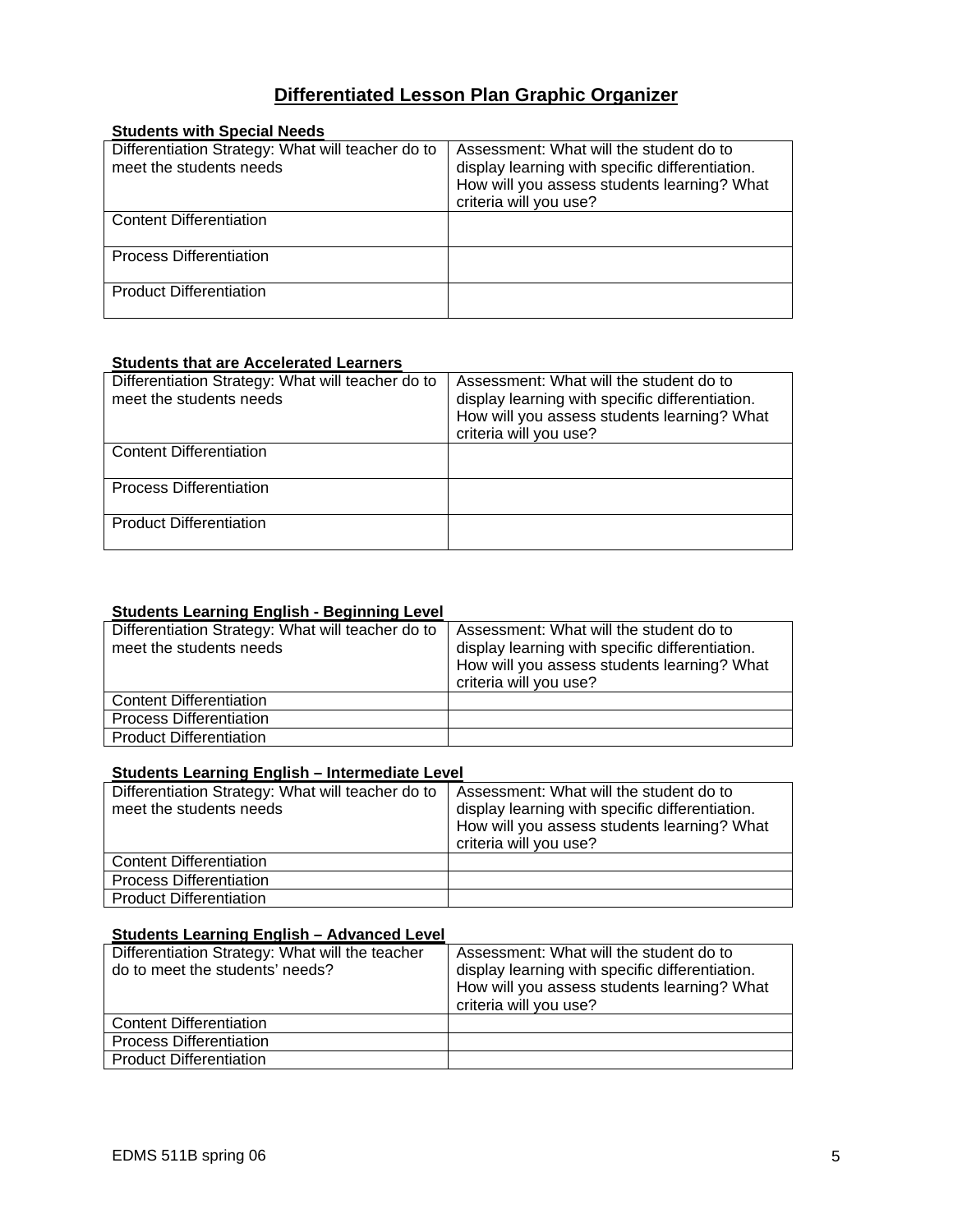# **Differentiated Lesson Plan Rubric**

| Elements                                                                                                                                      | Beginning to<br>Meet<br>Expectations<br>1 point                                                                                                                           | Approaching<br>Expectations<br>2 points                                                                                                                                                   | Meets<br>Expectations<br>3 points                                                                                                                                              | Excedes<br>Expectations<br>4 points                                                                                                                                            | Total<br>Points |
|-----------------------------------------------------------------------------------------------------------------------------------------------|---------------------------------------------------------------------------------------------------------------------------------------------------------------------------|-------------------------------------------------------------------------------------------------------------------------------------------------------------------------------------------|--------------------------------------------------------------------------------------------------------------------------------------------------------------------------------|--------------------------------------------------------------------------------------------------------------------------------------------------------------------------------|-----------------|
| <b>Facts About</b><br>Learners                                                                                                                | Identify number<br>of students that<br>are learning<br>English,<br>students that<br>are accelerated,<br>and students<br>with special ed.<br>labels under<br>IDEA &/or ADA | & describe<br>each students'<br>readiness<br>range (skills,<br>reading,<br>thinking &<br>information),<br>learning<br>profiles,<br>interests,<br>talents, and<br>culture                  | & identify the<br>students<br>educational<br>implications<br>based on their<br>label and their<br>readiness range,<br>learning profiles,<br>interests, talents,<br>and culture | & integrates<br>that<br>information<br>into the<br>lesson plan.                                                                                                                |                 |
| Content<br>Differentiation:<br>modifications for<br>curriculum, materials<br>& goals                                                          | $1 - 2$<br>modifications for<br>1-50% of<br>students                                                                                                                      | $3 - 4$<br>modifications<br>for 51-74% of<br>students                                                                                                                                     | 4 modifications<br>for 75-100% of<br>students                                                                                                                                  | 5 or more<br>modifications<br>for 75-100%<br>of students                                                                                                                       |                 |
| Process<br>Differentiation:<br>modifications for<br>teaching/learning<br>process (include<br>environment and<br>management<br>considerations) | $1 - 2$<br>modifications for<br>1-50% of<br>students                                                                                                                      | $3 - 4$<br>modifications<br>for 51-74% of<br>students                                                                                                                                     | 4 modifications<br>for 75-100% of<br>students                                                                                                                                  | 5 or more<br>modifications<br>for 75-100%<br>of students                                                                                                                       |                 |
| Product<br>Differentiation:<br>modifications for<br>assessment                                                                                | $1 - 2$<br>modifications for<br>1-50% of<br>students                                                                                                                      | $3 - 4$<br>modifications<br>for 51-74% of<br>students                                                                                                                                     | 4 modifications<br>for 75-100% of<br>students                                                                                                                                  | 5 or more<br>modifications<br>for 75-100%<br>of students                                                                                                                       |                 |
| Differentiation<br>Implementation                                                                                                             | <b>Differentiations</b><br>provided for<br>some students,<br>but not all                                                                                                  | Differentiation<br>is used in a way<br>that highlights<br>students'<br>differences and<br>does not<br>support<br>students to feel<br>important and<br>valuable<br>members of<br>community | Differentiation<br>strategies are in<br>place for all<br>students.                                                                                                             | Differentiatio<br>n strategies<br>are seamless<br>and in place<br>for all<br>students, so<br>that students<br>feel important<br>and valuable<br>members of<br>the<br>community |                 |
| <b>Total Points</b>                                                                                                                           |                                                                                                                                                                           |                                                                                                                                                                                           |                                                                                                                                                                                |                                                                                                                                                                                | /20             |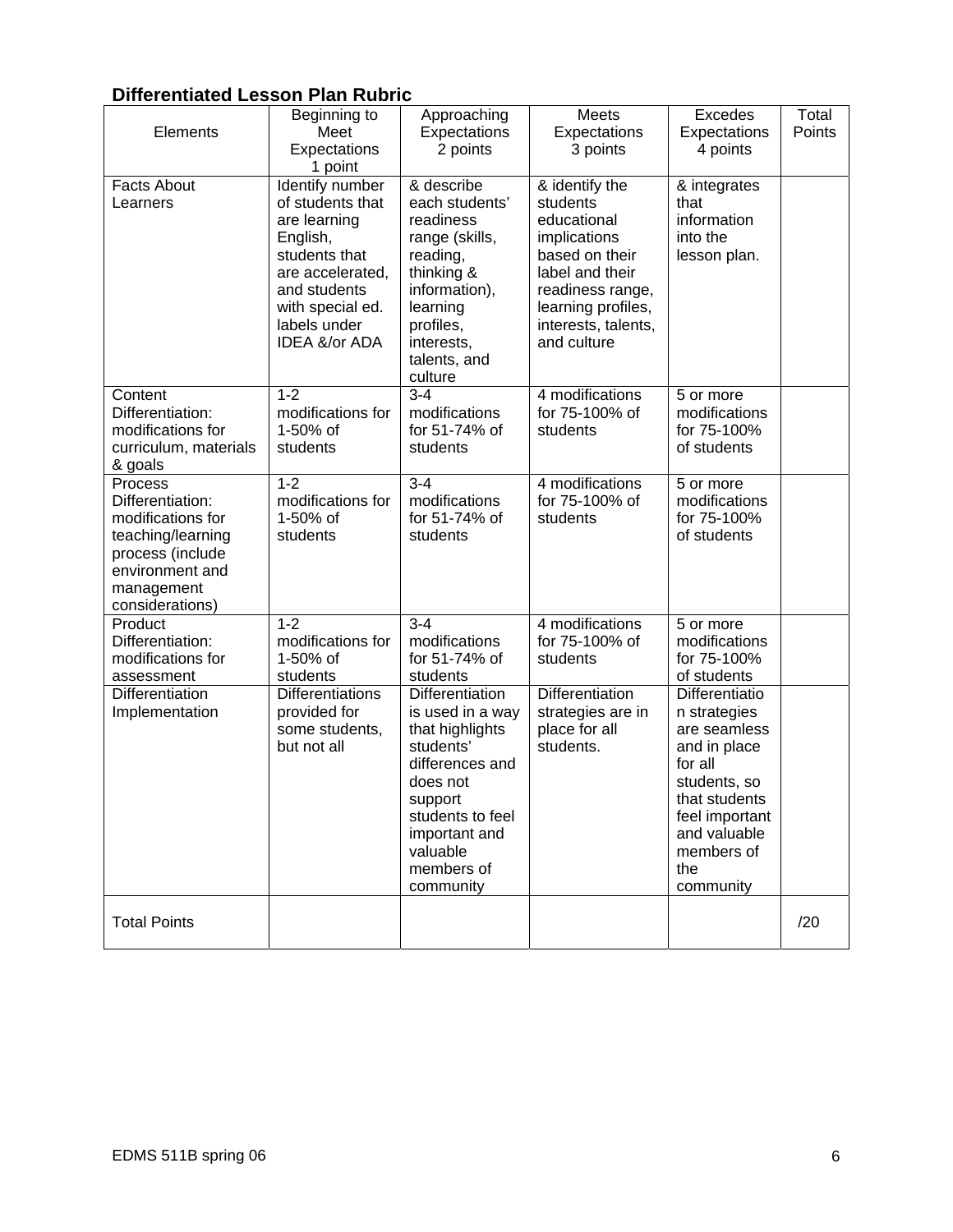# **Universal Backwards Lesson Design**

|                                | WHAT?                                                                                                                                                                                                                                                                                                                                                                                                                                                                                                                                                                                                                                                                                                                                                                                                     |
|--------------------------------|-----------------------------------------------------------------------------------------------------------------------------------------------------------------------------------------------------------------------------------------------------------------------------------------------------------------------------------------------------------------------------------------------------------------------------------------------------------------------------------------------------------------------------------------------------------------------------------------------------------------------------------------------------------------------------------------------------------------------------------------------------------------------------------------------------------|
| <b>BEFORE</b><br><b>LESSON</b> | Facts about the learner<br>Content/Context<br>Product/Assessment<br>Management/Discipline considerations                                                                                                                                                                                                                                                                                                                                                                                                                                                                                                                                                                                                                                                                                                  |
|                                | I<br>N<br>T<br>Anticipatory set<br>$\bullet$<br>$\overline{O}$                                                                                                                                                                                                                                                                                                                                                                                                                                                                                                                                                                                                                                                                                                                                            |
| <b>DURING</b><br><b>LESSON</b> | <b>Teacher Input</b><br><b>Direct Instruction</b><br>$\Omega$<br>Modeling<br>O<br>Exemplars/Non-Exemplars<br>Demonstration<br>▪<br>T<br>H<br><b>Guided Practice/Progress Modeling</b><br>$\mathbb{R}$<br><b>Scaffolds and Supports</b><br>$\circ$<br>$\mathbf O$<br>Monitor and Adjust, if needed<br>$\circ$<br>U<br>Check for understanding<br>O<br>G<br>H<br><b>Independent Practice/Formative Assessment</b><br><b>Benchmark Criteria for Assessment</b><br>$\Omega$<br><b>Closure/Summative Assessment</b><br>Students summarize learning<br>$\circ$<br>Check that objectives were met<br>O<br>$\boldsymbol{B}$<br>Transfer<br>E<br><b>Extension Activities</b><br>$\Omega$<br>Y<br><b>Research Projects</b><br>$\mathbf O$<br>Home Fun<br>п<br>$\mathbf N$<br><b>Enrichment Activities</b><br>▪<br>D |
| <b>AFTER</b><br><b>LESSON</b>  | Reflection<br>Successes to repeat<br>O<br>Revisions to make<br>O                                                                                                                                                                                                                                                                                                                                                                                                                                                                                                                                                                                                                                                                                                                                          |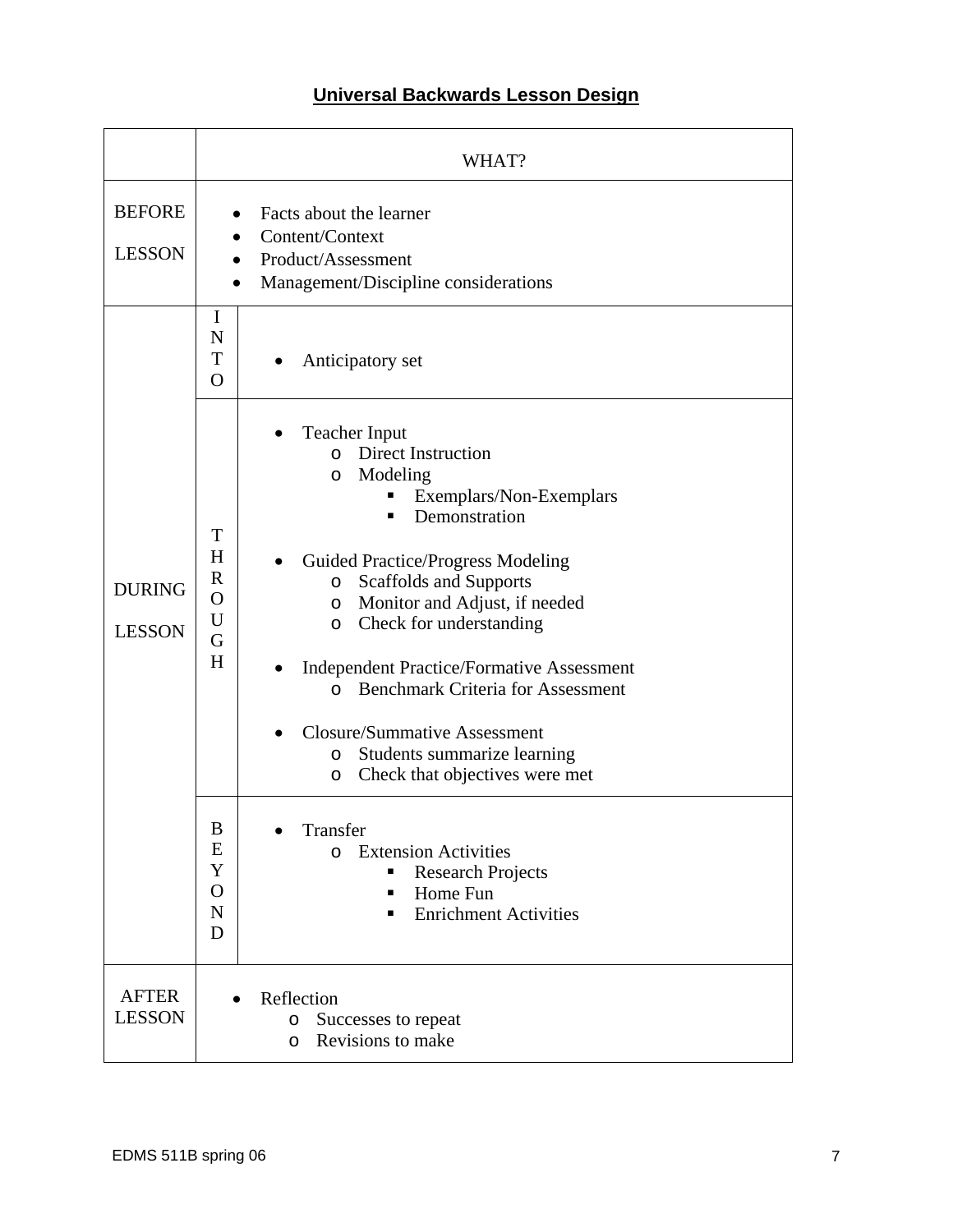# **Lesson Plan Format**

# **I. CONSIDERATIONS BEFORE THE LESSON**

#### **Facts about the Learners**

Who are my students and how do they learn?

What forms of communication do my students use?

#### **Content/Context**

Content area(s) or discipline(s) Grade level(s) Content standards addressed Lesson's Objectives Prior knowledge and skills

#### **Product/Assessments**

In what varied authentic ways will students demonstrate accomplishment of the objectives?

What criteria will you use to judge students' success for each objective?

#### **Management/Discipline Considerations**

What materials and resources are needed? How will you incorporate technology? How will you handle the room arrangement? How will you handle student grouping? How will you handle student transitions and misbehavior?

#### **II. OPENING THE LESSON/** *INTO*

Anticipatory Set - How will you motivate and focus students?

#### **III. PROCESS/STEPS OF INTRUCTION/** *THROUGH*

#### **A. Teacher Input**

- 1. How will you describe and model skills?
- 2. How will you provide examples and non-examples?
- 3. How will teach to the objective(s)?
- 4. How will you actively involve all students?
- 5. What will the teacher do?
- 6. What will the student do?

#### **B. Guided Practice**

- 1. How will students practice alone?
- 2. How will you check for understanding?
- 3. What will your interventions consist of if the objectives are not being met?

#### **C. Independent Practice/Formative Assessment**

What benchmark criteria will you look for to assess if students are meeting the objectives?

#### **D. Closure/Summative Assessment**

 How will you have students summarize their learning? How will you assess students have met the objectives?

#### **IV. AFTER THE LESSON/***BEYOND*

#### **A. Transfer**

How will your structure opportunities for students to continue practice and transfer learning?

# **B. Reflection**

- 1. What went well in the lesson and was it relevant and worthwhile?
- 1. What evidence do you have that the lesson went well?
- 2. What changes will you make to enhance learning?
- 3. What benefits do these changes have for the students and your effectiveness as a teacher?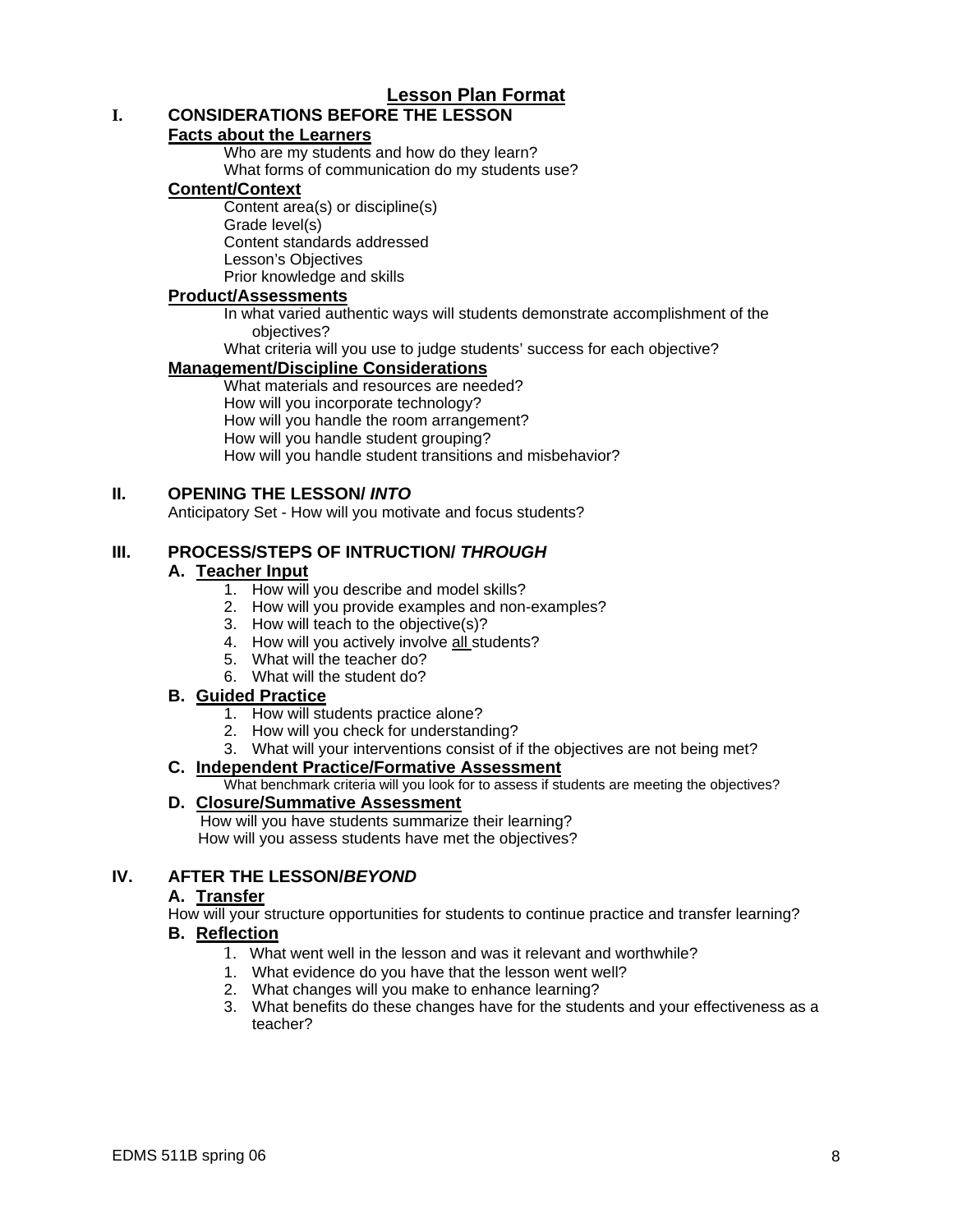**Learner Objectives:** Knowledge and skill in conducting and participating in the Student Study Team general education pre-referral process

**Assessment:** Teacher candidates apply their knowledge of the SST processes for avoiding special education referral by participating in a simulation of an Pre-Referral/Triad SST meeting regarding a child with a selected classroom challenge.

> Teacher candidates create an annotated bibliography of 2 articles or Web sites that provide information about the student's challenge and strategies for supporting the student to be successful in the class

| Resource(s):                   | Title and necessary information:                                                                                                                                                                                                                                                                             |
|--------------------------------|--------------------------------------------------------------------------------------------------------------------------------------------------------------------------------------------------------------------------------------------------------------------------------------------------------------|
| Textbook/pages                 | Choate, J.S. (2000) Successful inclusive teaching: Proven ways to detect and<br>correct special needs (3 <sup>rd</sup> ed.) Boston: Allyn & Bacon. (ISBN 0-205-30621-7)<br>Chapters 1 & 16                                                                                                                   |
| Supplemental Print<br>Material | SST Lecturette by Jacqueline Thousand, Professor, CSUSM, College of Education                                                                                                                                                                                                                                |
| Video/segment                  | Video Segment # 1 "Promoting Success for All Students" The Inclusion Series<br>(1998) Weland Prods/KCET and Allyn & Bacon. (ISBN 0-205-29111-2)<br>Video Segment # 3 "Working Together - The Collaborative Process" The Inclusion<br>Series (1998) Weland Prods/KCET and Allyn & Bacon. (ISBN 0-205-29111-2) |

#### **TASK AND GUIDELINES**

#### **Context**

The Student Study Team (SST) process is a general education function and general education teacher responsibility. It is a state-mandated prevention and intervention process and structure that must exist at every California school. The SST process is designed to address students' learning needs PRIOR to even thinking about referral for special education assessment. Some disabilities are more obvious and present themselves prior to school entry. Other high incident disabilities such as learning disabilities (e.g., language, mathematics, written expression) often develop in response to academic demands. Further, there are a great many children without disabilities who struggle in school because English is not their first language or because the instructional approaches used by their teachers do not match their learning styles (i.e., preferred areas of Multiple Intelligences). Most students respond positively when their classroom teachers seeks ideas and support from professional peers through the SST process.

#### **Objectives**

The objectives of having you participate in a mock Pre-Referral/Triad SST meeting are to give you the opportunity to:

- demonstrate effective use of the SST model
- examine the various roles of the SST members
- examine support options for students based upon their unique individual characteristics
- demonstrate the use of prereferral strategies as the preferred response (over formal special education referral) to resolve problems
- clarify the initial procedures involved in identifying students for special education support

# **Preparation**

EDMS 511B spring 06 9 Read the SST Lecturette and Chapter 16 of Choate.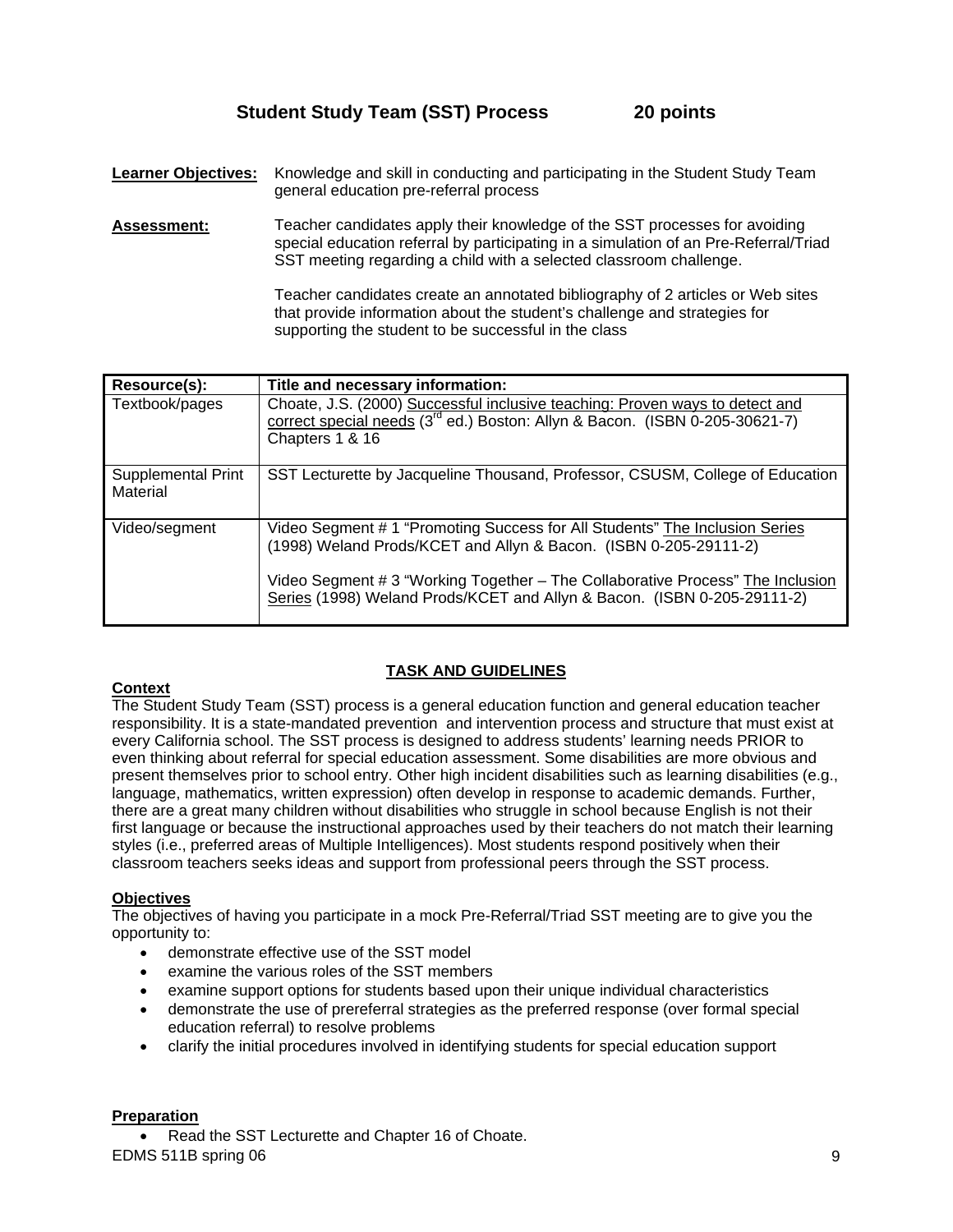- Visit a Web site that you find
- Watch the video segments #1 of the Inclusion Series that models the SST process and the elements of effective collaborative teaming.

#### **Assignment Description**

#### **The Tasks:**

- Complete a Pre-Referral/Triad packet with observed characteristics of the student's behavior and learning or behavioral challenges, how the child's characteristics affect school performance, and possible strategies for supporting the student.
- Meet in a Triad model and discuss your student.
- Complete the SST Summary Sheet with each column filled out in items that would be covered in an SST.
- On your own, find two annotated articles and/or web sites that provide information about the challenging student characteristic and strategies for supporting the student. Each annotation is to include a starting paragraph the briefly summarizes the article. A second paragraph will summarize your reaction (e.g., interesting new information, conflicting perspectives, challenging point) to the article. Explain how the article or website would support modifications or strategies for your student. Each article or website reflection needs to be one page. Use APA format in referencing the article or web site.
- In a 2 page reflection respond to the following prompts.
	- Articulate the rationale for inclusive educational opportunities for all students.
	- What were the strengths and needs of the student you had an Pre-Referral/Triad SST meeting for?
	- What principles of universal design guided the group's decision for differentiating instruction?
	- What strategies were identified to support the student? Provide examples of natural peer supports (e.g., partner learning, peer tutoring, classroom meetings), collaborative teaching and learning methods, and other appropriate materials and technologies (including assistive technologies) to a) create a caring classroom community in which students value one another's differences, b) develop the social competence of and relationships among class members, and c) meet the educational and social/emotional needs of the student.
	- Describe what your role will be at future SST meetings?
	- How will you prepare for SST meetings?
	- What was useful about this experience?
	- How will this experience inform your teaching?

#### For further reading:

Kluth, P., Villa, R., & Thousand, J. (Dec. 2001/Jan 2002) 'Our school doesn't offer inclusion' and other legal blunders. Educational Leadership, 59 (4), 24 – 27.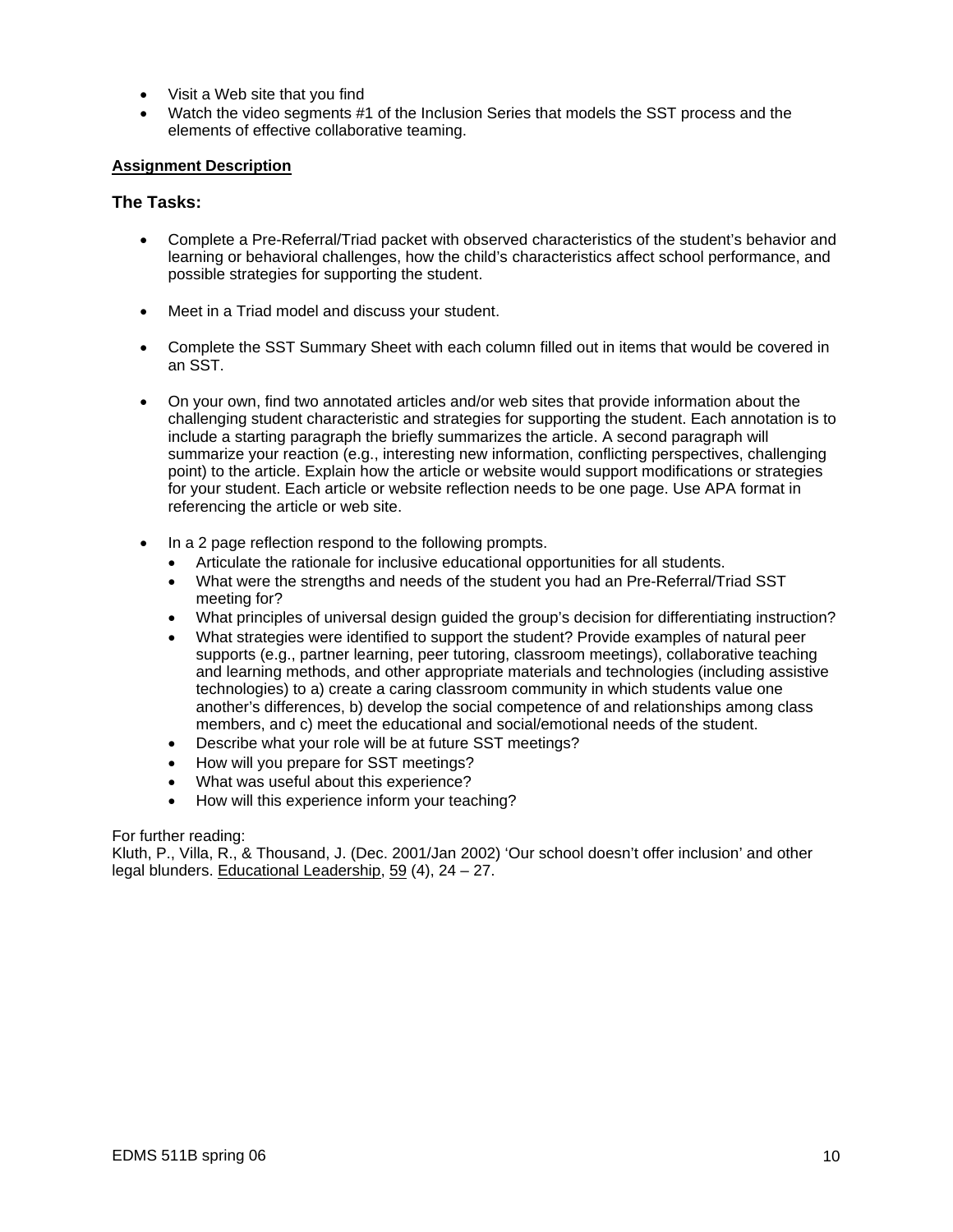# **Student Study Team (SST) Pre-Referral/ Triad Packet Rubric**

| <b>Element</b>                                                                                                                                                | <b>Unsatisfactory</b><br>1 point                                                               | <b>Satisfactory</b><br>2-3 points                                                                                                                                     | Outstanding<br>4 points                                                                                                                                                                        | <b>Total</b> |
|---------------------------------------------------------------------------------------------------------------------------------------------------------------|------------------------------------------------------------------------------------------------|-----------------------------------------------------------------------------------------------------------------------------------------------------------------------|------------------------------------------------------------------------------------------------------------------------------------------------------------------------------------------------|--------------|
| <b>Completion of Pre-</b><br><b>Referral packet</b>                                                                                                           | Little or no effort<br>at completing<br>packet                                                 | Satisfactorily<br>completes the Pre-<br><b>Referral Packet</b><br>(some items<br>incomplete or not<br>sincerely<br>accomplished)                                      | Thorough completion of all<br>aspects of packet: SST<br>Summary Worksheet,<br>Interview with the teacher.<br><b>Triad Summary Sheet, Report</b><br>of Parent Conference                        |              |
| <b>Knows Student and</b><br><b>Family</b><br>(As Indicated on Student<br>Data Sheet, Report of<br><b>Parent Conference,</b><br><b>Interview with Teacher)</b> | Few of the<br>student's<br>strengths,<br>needs,<br>language, and<br>culture are<br>understood. | The student's<br>strengths, needs,<br>language, and culture<br>are understood and<br>addressed in triad.                                                              | The student's strengths,<br>needs, language, and culture<br>are understood so well that the<br>teacher can incorporate the<br>child's life outside of school<br>into the triad.                |              |
| Development of<br><b>Suggested</b><br><b>Modifications/Strategies</b><br>(found in pre-referral<br>triad summary sheet)                                       | <b>The</b><br>modification is<br>vague or<br>inappropriate for<br>the student.                 | The<br>modification/strategy<br>somewhat<br>demonstrates an<br>understanding of the<br>student's uniqueness<br>and addresses the<br>student's strengths<br>and needs. | The modification/strategy<br>recommended supports<br>student's uniqueness and<br>addresses the student's<br>strengths and needs for<br>academic, social/emotional,<br>and physical objectives. |              |
| Description of the<br><b>Effectiveness of</b><br><b>Modifications/strategies</b><br>(after triad-from<br>summary sheet)                                       | Little or no<br>description of<br>strategies used<br>in classroom.                             | Adequate description<br>of strategies used in<br>classroom                                                                                                            | Complete description of<br>strategies used in classroom<br>(after the two-week period)                                                                                                         |              |
| <b>Use of Resources</b>                                                                                                                                       | Insincere or<br>incomplete<br>resource list or<br>reflection.                                  | Less than two<br>resources completed<br>thoroughly.                                                                                                                   | Two resources and reflection<br>completed per instructions.                                                                                                                                    |              |
| <b>Total</b>                                                                                                                                                  |                                                                                                |                                                                                                                                                                       |                                                                                                                                                                                                | /20          |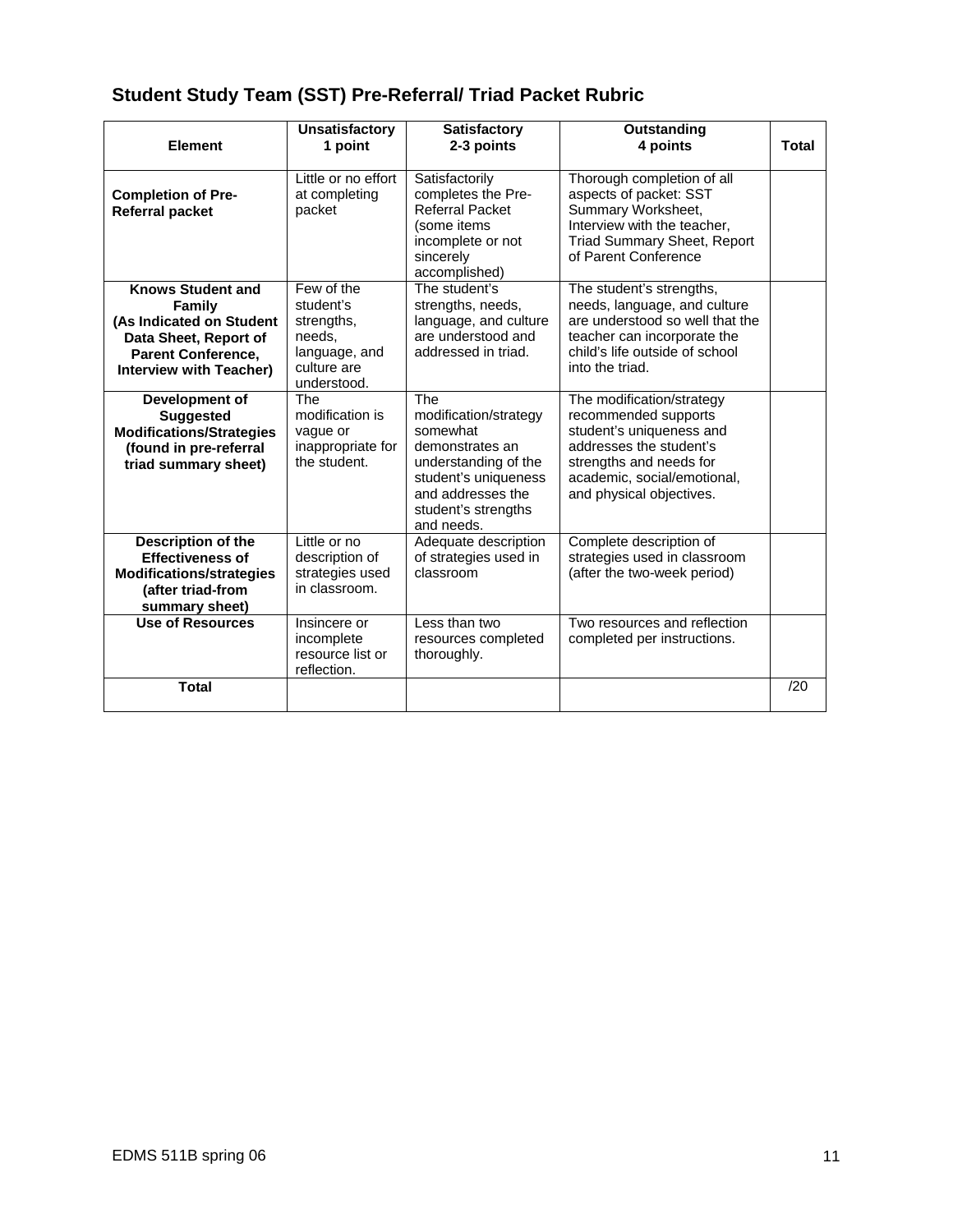# EDMS 511 Classroom Management 20 points

**Learner Objective**: Teacher candidates will design a classroom management project that demonstrates an understanding of the classroom as a community, classroom set up/design, establish routines, and classroom expectations.

**Assessment**: Teacher candidates will write a 4-page classroom management document that incorporates the following:

**Page One:** explain how you will turn your classroom into a community. Use some of the bonding and connecting strategies from the video.

**Page Two**: Complete classroom set up

at:http://teacher.scholastic.com/tools/class\_setup/ Add 20 students, desks, door, windows, computers, bulletin board, blackboards, etc.

**Page Three:** Discuss at lest five routines and procedures that you will use in your classroom. One research-based resource will be explained in greater detail. **Page Four:** Cite and discuss three to five classroom expectations or rights and responsibilities. Defend your choices and discuss one research-based resource.

**Page Five:** Document the sources for your resources in APA format.

|                     | Need a Tutor? (0)    | You'll Get By (2)         | Awesome (4pts)             |  |
|---------------------|----------------------|---------------------------|----------------------------|--|
| Classroom as a      | Little or no         | Decent explanation and    | Thorough explanation       |  |
| Community           | explanation or list  | a few strategies          | of the classroom as a      |  |
|                     | of strategies        | explained but not in      | community including        |  |
|                     |                      | detail                    | strategies                 |  |
| Classroom Set-Up    | Little or no sincere | Fair effort at creating a | Sincere effort to create a |  |
|                     | effort at creating a | classroom                 | classroom environment      |  |
|                     | classroom            | environment. Some         | with required elements     |  |
|                     | environment          | elements missing.         |                            |  |
| Routines and        | Little or no         | Fair explanation of       | Thorough explanation       |  |
| Procedures          | explanation or       | most routines and/or      | of 5 routines and          |  |
|                     | research-based       | research-based            | research-based resource    |  |
|                     | resource             | resource                  |                            |  |
| Classroom           | Little or no         | Fair explanation of       | Thorough explanation       |  |
| Expectations        | explanation or       | classroom expectations    | of 3-5 classroom           |  |
|                     | research-based       | and/or research-based     | expectations and           |  |
|                     | resource             | resource                  | research-based resource    |  |
| Format/Sources      | APA format not       | APA format followed       | APA format followed        |  |
|                     | follow and           | and greater than two      | and no more than two       |  |
|                     | insincere            | grammar/spelling          | grammar/spelling           |  |
|                     | grammar/spelling     | error                     | errors                     |  |
|                     | effort               |                           |                            |  |
| <b>Total Points</b> |                      |                           |                            |  |
|                     |                      |                           |                            |  |